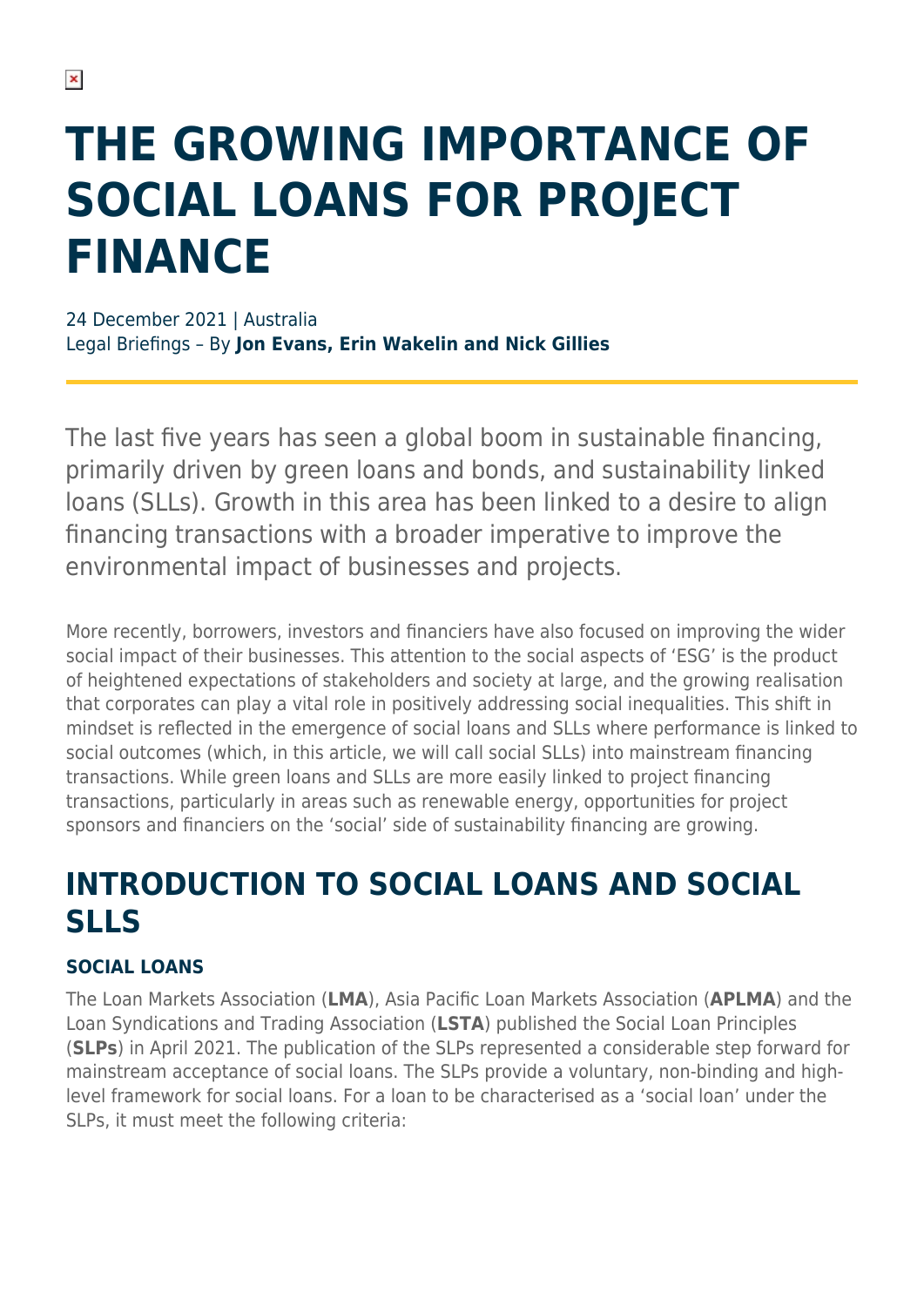- 1. **Use of Proceeds**: The loan proceeds must be applied toward a 'Social Project'. This is the most important factor in determining whether a loan can be properly considered a social loan under the SLPs. The non-exhaustive list of 'Social Projects' in the SLPs includes projects in the health and education sectors, affordable housing, access to essential services and other basic infrastructure projects, and projects aimed at facilitating socioeconomic advancement, increasing employment and improving food sustainability.
- 2. **Process for Project Evaluation and Selection**: Borrowers must disclose the social objectives of the project and the process underpinning its categorisation as a 'Social Project'.
- 3. **Management of Proceeds**: Loan proceeds must be quarantined in a separate account, to ensure that they are only applied for the relevant 'Social Project'.
- 4. **Reporting**: The Borrower must report (typically annually) on how loan proceeds have been used to show compliance with the use of proceeds principle.

#### **SOCIAL SLLS**

SLLs are financing instruments which include agreed sustainability-linked targets. If the borrower meets the agreed targets it will unlock a pre-agreed benefit (e.g. a margin discount), with failure to meet the targets resulting in a pre-agreed cost (e.g. usually an increased margin). These targets incentivise borrowers to set and achieve meaningful and ambitious targets that seek to address key sustainability issues in their business or sector.

The LMA, APLMA and LTSA Sustainability Linked Loan Principles (**SLLPs**), published in May 2021 set out the following Core Components:

- **KPI selection**: KPIs must be credible, relevant, core and material to the borrower's overall business and address relevant ESG challenges in the relevant industry sector.
- **Calibration of sustainability performance targets**: Sustainability performance targets (**SPTs**) should be ambitious, represent a material improvement beyond 'business as usual' and, where possible be compared to a benchmark. Where available, lenders will usually require benchmarking against the borrower's historical performance, although benchmarking against the borrower's peers / industry standards may also be possible. Second Party Opinions verifying the appropriateness of, and the methodology for, determining SPTs are also encouraged.
- **Loan characteristics**: The loan should incentivise the borrower to achieve the relevant SPTs.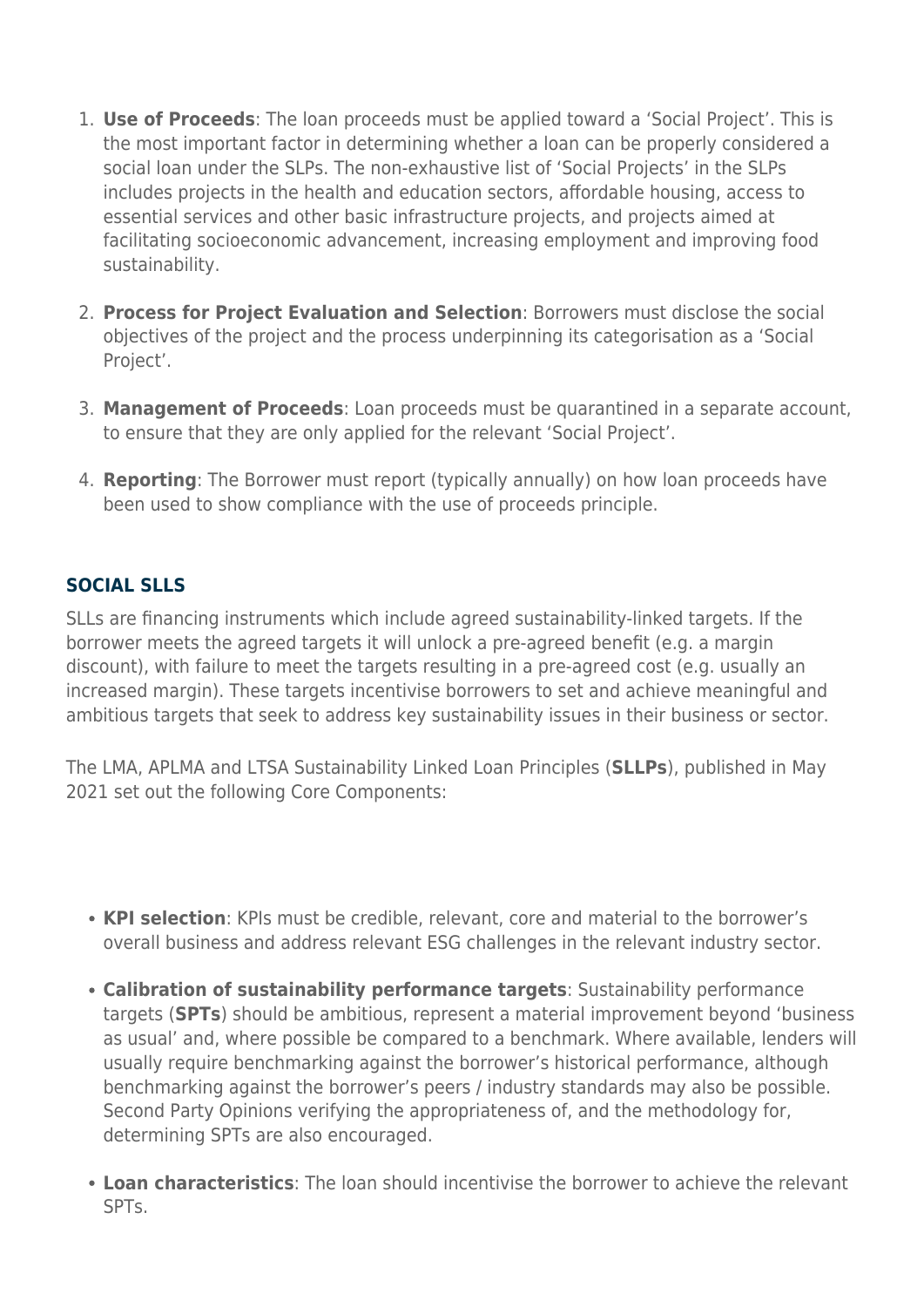- **Reporting**: Borrowers are encouraged to report against their SPTs publicly, at least annually.
- **Verification**: Annual independent and external verification of the borrower's performance by an appropriately qualified reviewer is required.

### **EMERGENCE OF THE SOCIAL LOAN**

In the first nine months of 2021, the total value of issued social bonds was US\$171.6 billion, a 96% increase compared to 2020 levels. $^{1}$  While government social bond issuances no doubt inflate the social bond market beyond what is achievable for private social loans, social bond market data is indicative of the increased appetite for financing arrangements that facilitate positive social outcomes.

# **SOCIAL LOANS, SLLS AND PROJECT FINANCING**

#### **OPPORTUNITIES FOR USING SOCIAL LOANS AND SLLS IN PROJECT FINANCINGS**

To date social loans have been the main driver of 'social' transactions in the project finance space. As the 'use of proceeds' requirement for social loans relates to financing specific social projects, this construct can be relatively easily applied to financing projects categorised in the SLP as 'social' without a significant cost or compliance burden for borrowers and financiers. One drawback in terms of the use of social loans however seems to be for projects which are only partially social (e.g. mixed use projects for affordable housing) or where proceeds are only partially applied toward the social project.

Traditional bankability limitations for these types of projects will also continue to apply, meaning the application of the SLPs won't solve the financing issues facing many social projects, or deliver a pricing benefit which might increase the viability of some social projects.

There does however remain a significant opportunity to incorporate 'SLLs with social elements' into project financings for a broad range of projects which do not meet the 'use of proceeds' requirement under the SLPs. While it is currently the case that social SPTs only supplement traditional 'green' SPTs – and measuring performance only against social SPTs is not common – this may change in response to stakeholder expectations.

#### **AUSTRALIAN EXAMPLES OF SOCIAL LOANS AND SOCIAL SLLS IN PROJECT FINANCE**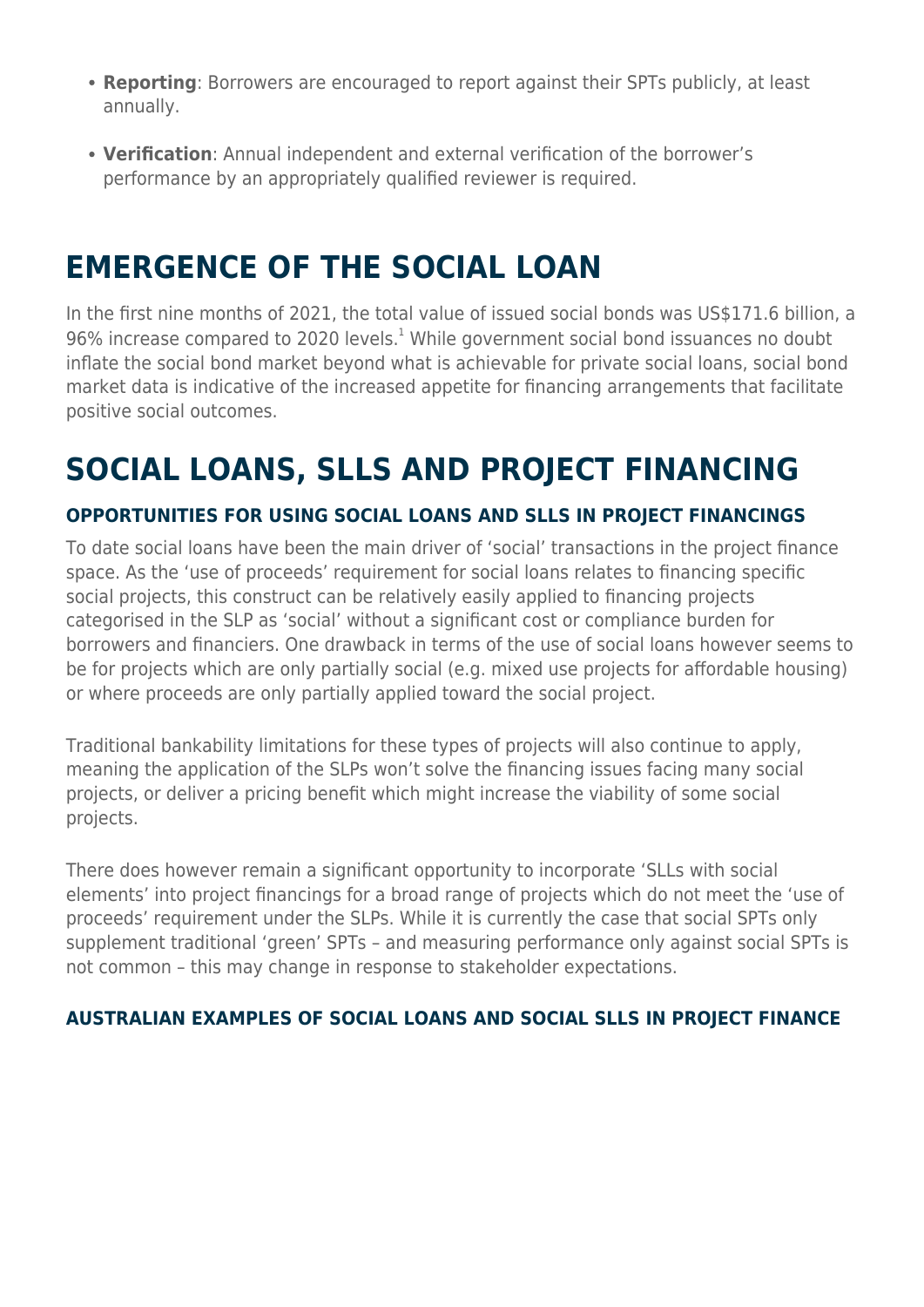The recent A\$2.2 billion refinancing of Australia's largest hospital project, the new Royal Adelaide Hospital (**RAH**), is the only example of a social loan under the SLPs in the Australian project finance market. RAH is the first Australian infrastructure project or public private partnership (PPP) to be financed as satisfying both the Green Loan Principles<sup>2</sup> and the SLPs. The refinancing illustrates what will become an emerging trend in the Australian market – existing operational projects falling under a social project category in the SLPs will increasingly refinance under the new SLP framework. This trend started in the green loan sector, where project vehicles have been keen to position their financing under the sustainable finance umbrella for their first refinancing.

On the social SLL side of the ledger, the privatised NSW Land Registry Services (**LRS**) acted as borrower under a \$300 million social SLL in August 2021. Financial incentives were available to the LRS under its financing for developing and implementing a Reconciliation Action Plan, setting employment targets for Aboriginal and Torres Strait Islanders and procurement from Aboriginal and Torres Strait Islander businesses. As LRS has identified reconciliation as a key priority, these targets are material to, and intended to align with, LRS's core business.

### **KEY CONSIDERATIONS FOR BORROWERS AND LENDERS IN SOCIAL SLLS**

#### **SOCIAL SLLS GENERALLY**

The highly publicised growth in sustainable financing has generated significant interest from new borrowers and lenders considering entering the market. However, there are a range of considerations relevant to proceeding with a sustainable financing transaction, and in particular a social loan or SLL with social aspects in project financing.

#### **BESPOKE NATURE**

The social SPTs incorporated into SLLs are inherently bespoke. SPTs are tailored to address the most pressing social issues facing the relevant borrower or sector. The nature of social targets means that there are qualitative elements that require a greater understanding of the underlying social issue. Performance against social SPTs is not as readily assessable as objective environmental metrics.

This sentiment is shared by David Jenkins, Global Head of Sustainable Finance at National Australia Bank, who notes that 'each SLL transaction is bespoke and each deal is different. The challenge here is that this is currently a very new, evolving and specialised area. These KPIs are not as easy to quantify as traditional credit rating metrics'.

This issue is compounded by the fact that the market acceptance of social KPIs is still developing; both in terms of which KPIs are appropriate and how performance is assessed against SPTs. Additionally, borrowers may lack the institutional knowledge and resources to accurately measure performance against social KPIs.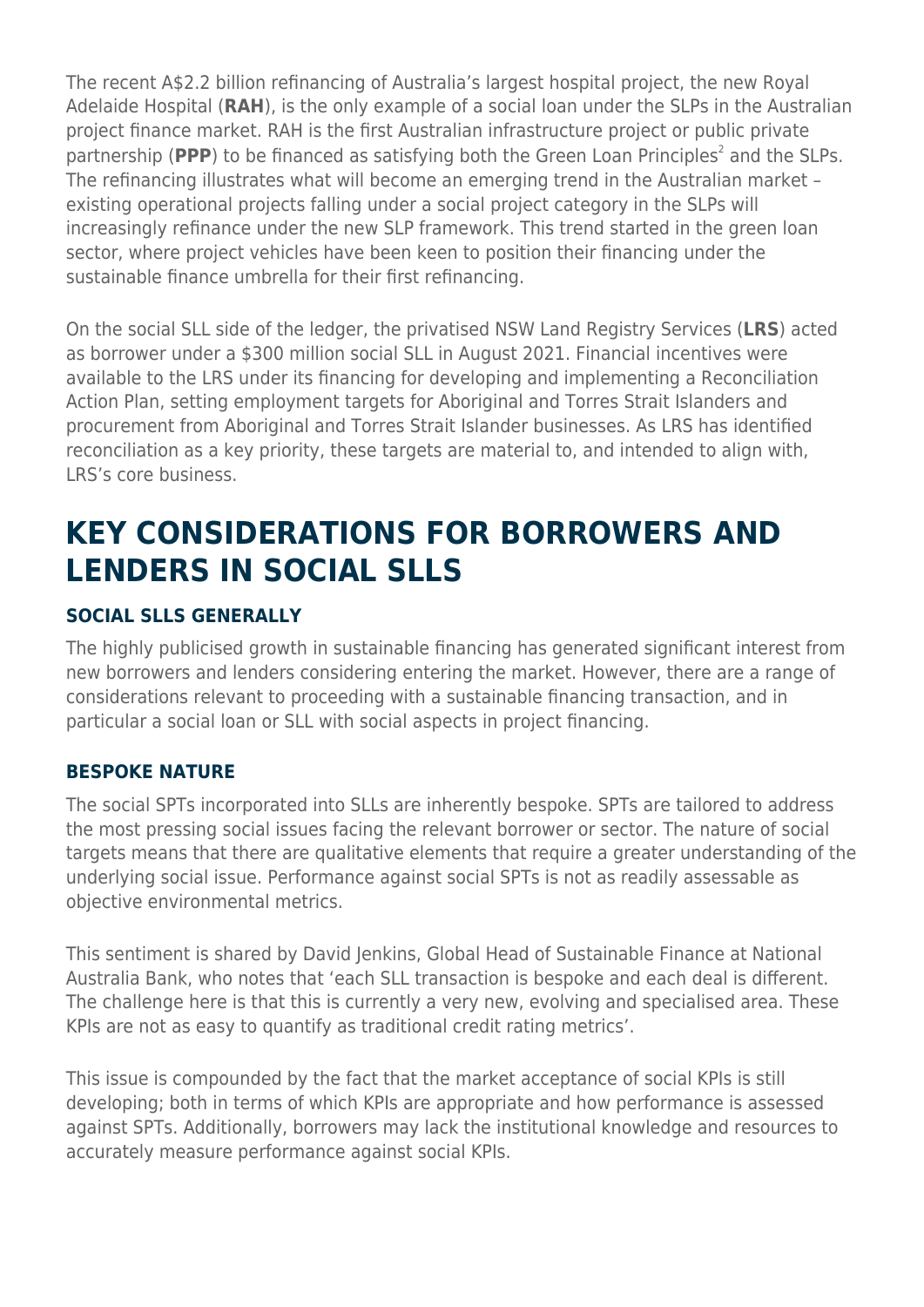As the market matures, we expect more consensus regarding appropriate KPIs and SPTs for different project sectors. However, a universally recognised approach for project financings remains doubtful.

#### **MEANINGFUL TARGETS**

The principal aim of SLLs with social criteria is to incentivise borrowers to actively pursue strategies which meaningfully improve their social impact beyond business as usual. This common thread underlies the SLPs and as such influences the approach of lenders. As Madeleine Harmer, from the Commonwealth Bank of Australia's Sustainable Finance team notes: 'social targets must be additive. We would not want to reward borrowers for achieving something that is already a standard/established community expectation'. Divergence of lender views in this area is also playing out in debate about issues such as whether existing targets can be used, or whether these targets must be newly created for the SLL.

These tensions have been compounded by broader shifts in consumer sentiment toward corporate social responsibility - as both borrowers and lenders compete to garner greater social capital with stakeholders, the dangers of 'social washing' increase. As a result, participants are increasingly looking to guidance from industry bodies and Second Party Opinions for verification of social targets. Lenders are also focusing their resources on robustly assessing the acceptability of social SPTs to avoid the possible reputational risk inherent in providing a benefit for targets which are perceived as unambitious.

We expect convergence around certain industry or sector-wide targets will begin to de-risk this element of social SLLs as the market matures, noting that the breadth and variance in social KPIs and the parochial nature of some social expectations may mean that these will never be wholly homogenous.

Recent examples of SLLs with social aspects go beyond gender, diversity and health and safety. Jonathan Drew, Managing Director of ESG Solutions at HSBC listed mental health support and training as gaining traction, while another source noted the financing for the Heathrow Airport as including a KPI that every person in the Heathrow footprint would be on a living wage, with the penalty for failing to meet this SPT applied to employing people on living wage contracts.

Another risk to the SLL market is the speed with which societal norms and expectations can shift. SLLs must be able to adapt to these shifts; it will become important for borrowers and lenders to continually review targets to ensure they remain culturally appropriate and sufficiently ambitious. Social targets will also not be 'set and forget'; and SLLs should incorporate mechanisms to ensure that targets set now remain appropriate in the future.

#### **ACCURATELY MEASURING PERFORMANCE**

While setting appropriate targets is one thing, it is another to develop accurate, objective and reliable approaches to measuring performance. This issue is particularly acute in the SLL market given the prospect of reputational damage if a borrower consistently under-performs (or even considerably out-performs) against its SPTs.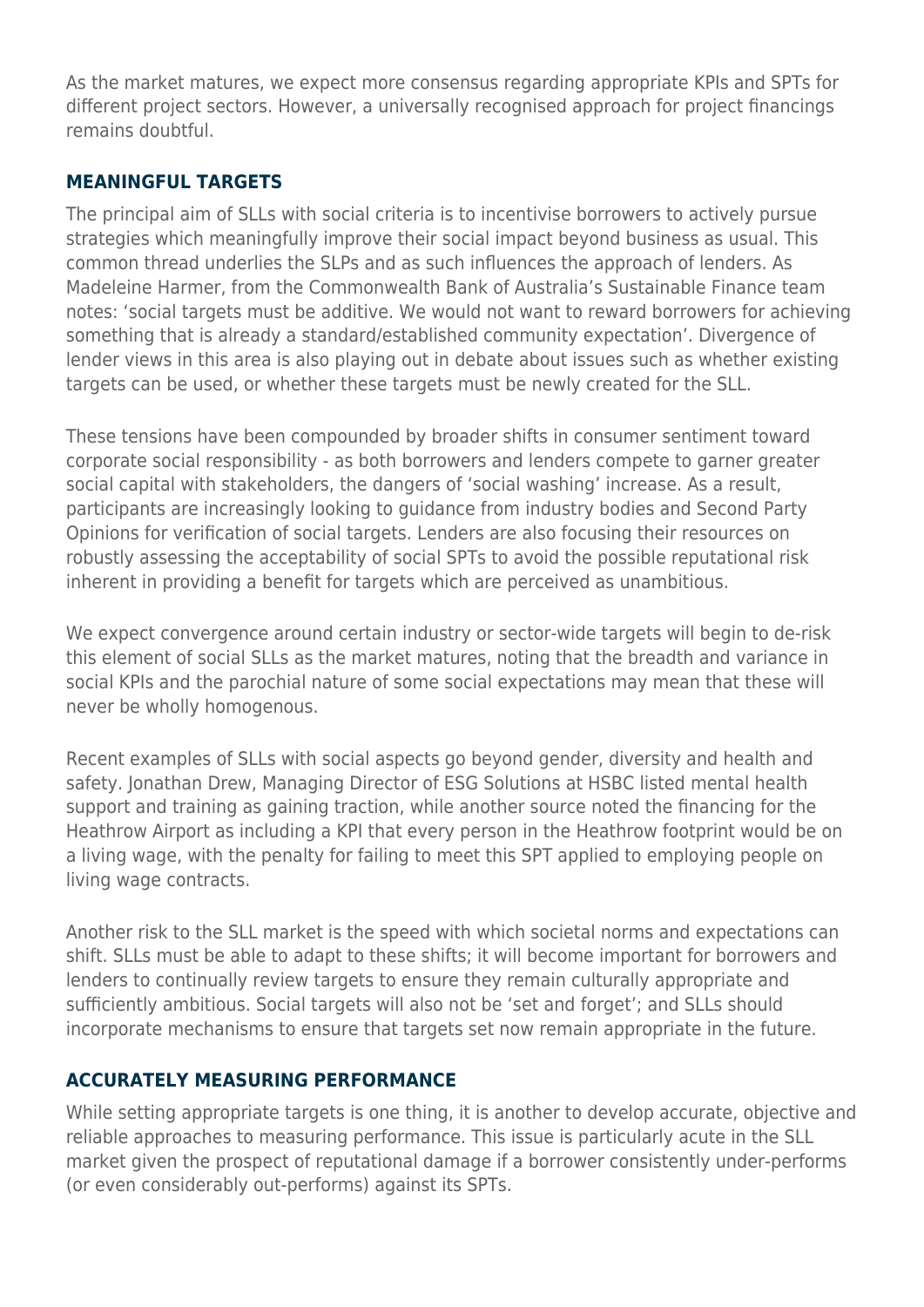In project financings, this may mean that project vehicles are simply not sufficiently resourced to adequately measure and report performance on the scale required under an SLL.

This also means that lenders have taken on a more active role in SLL transactions including as sustainability coordinators or by mandating external ESG assessments by third party providers such as Moody's, Sustainalytics or S&P. Third party tools have also been utilised by lenders to measure borrower performance, with tools such as the Sustainability Accountability Standards Boards' Materiality Map and the GRESB score being used to both measure and contextualise borrower performance against social KPIs.

While these external and broad-based ESG metrics are useful, the key protection for parties under the SLLPs is the requirement for annual external verification. However, the parties must ensure that this verification process is undertaken independently and by an appropriately qualified verifier.

# **SOCIAL SLLS AND PROJECT FINANCINGS**

While the considerations referred to above apply broadly across the sustainable finance market, the use of social SPTs in SLLs also poses specific issues in the project finance context, given the idiosyncrasies of the project finance structure and the sectors in which borrowers typically operate.

#### **PPPS**

As the private sector has increased its focus on ESG performance, so too have governments. Increasingly, bidders for PPPs are required to demonstrate how their bid aligns with the government's ESG priorities, generally by meeting the relevant mandated KPIs.

As an SLL should set targets which considerably outperform the required performance criteria, there is likely to be a cost for achieving those higher targets. There will also be a cost for establishing and maintaining a SLL. These costs are unlikely to be offset by the potential for margin reduction. As a result, a SLL may well increase the bid price, so the question for sponsors will be whether governments will recognise the value of the SLL and potential outperformance of its criteria in evaluating bids and the increase in the tender price.

#### **GREENFIELDS PROJECTS**

Another issue is also posed by the idiosyncrasies of a typical project financing structure. Generally, SPTs in SLLs are set by reference to the core business of the borrower and their strategic importance to the borrower's operations. Targets are also set by reference to historical performance of the borrower to ensure that the targets are sufficiently ambitious.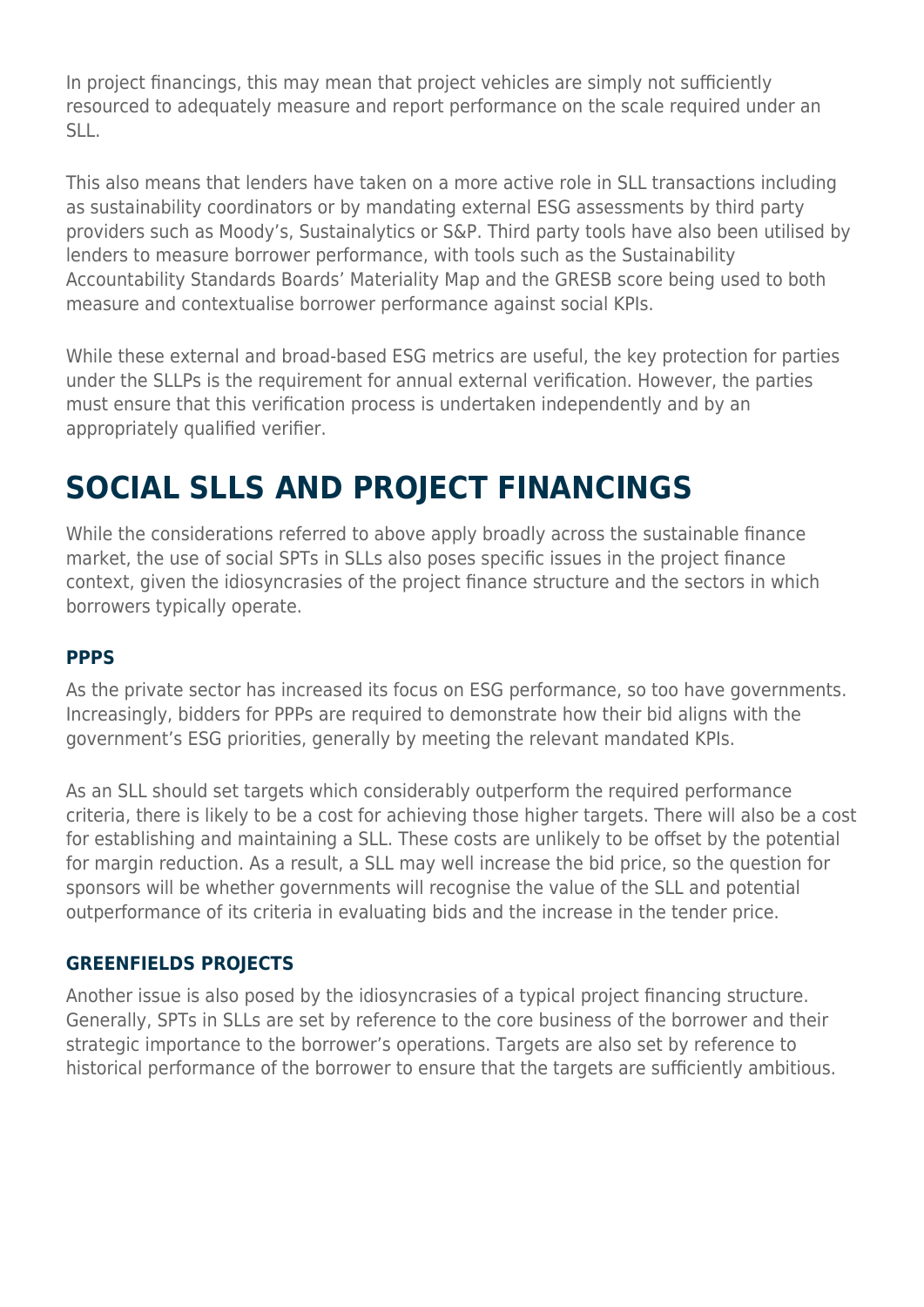SPVs, which are commonly used in project financing, will not have any historical performance to benchmark performance. Additionally, where relevant to the SPTs, it may be some time before the SPV has any operating history against which it can benchmark its KPIs, as financing typically comes before the project is operational. There is therefore greater risk to a project finance borrower for a greenfields project in setting targets that may be practically unachievable. While benchmarking against other projects in the same sector may be possible, the lack of market precedent in most sectors may mean that extensive use of SLLs for greenfields projects will take time.

#### **SOCIAL TARGETS AT THE CONSTRUCTION STAGE**

The construction phase of a project provides a unique opportunity for borrowers and financiers to link social SPTs to their procurement and other contracting arrangements. While these requirements are yet to appear, we expect that social targets may include diversity requirements for subcontractors and site workers, or robust ethical sourcing requirements placed on suppliers.

# **CONCLUSION**

While we have seen considerable growth in sustainable finance recently, the social loan and SLL markets are still in their infancy. The relative novelty of social criteria in SLLs and social loans raises unresolved issues for project financing, particularly in respect of appropriate target setting, accurate performance benchmarking and the risk of social washing.

Additional time and effort will be required to tailor corporate SLL solutions to SPV project financings. However, project financing presents an opportunity for SLLs, both during construction and once operating, as we anticipate social targets will begin penetrating supply chains and contracting arrangements for project financings.

This article was originally published in PFI: [www.pfie.com](http://www.pfie.com)

- 1. Refinitiv Deals Intelligence, Sustainable Finance Review: First Nine Months of 2021 (October 2021) 3.
- 2. See Loan Market Association, Asia Pacific Loan Market Association and Loan Syndications and Trading Association, Green Loan Principles (December 2018) available [here.](https://www.lma.eu.com/application/files/9115/4452/5458/741_LM_Green_Loan_Principles_Booklet_V8.pdf)